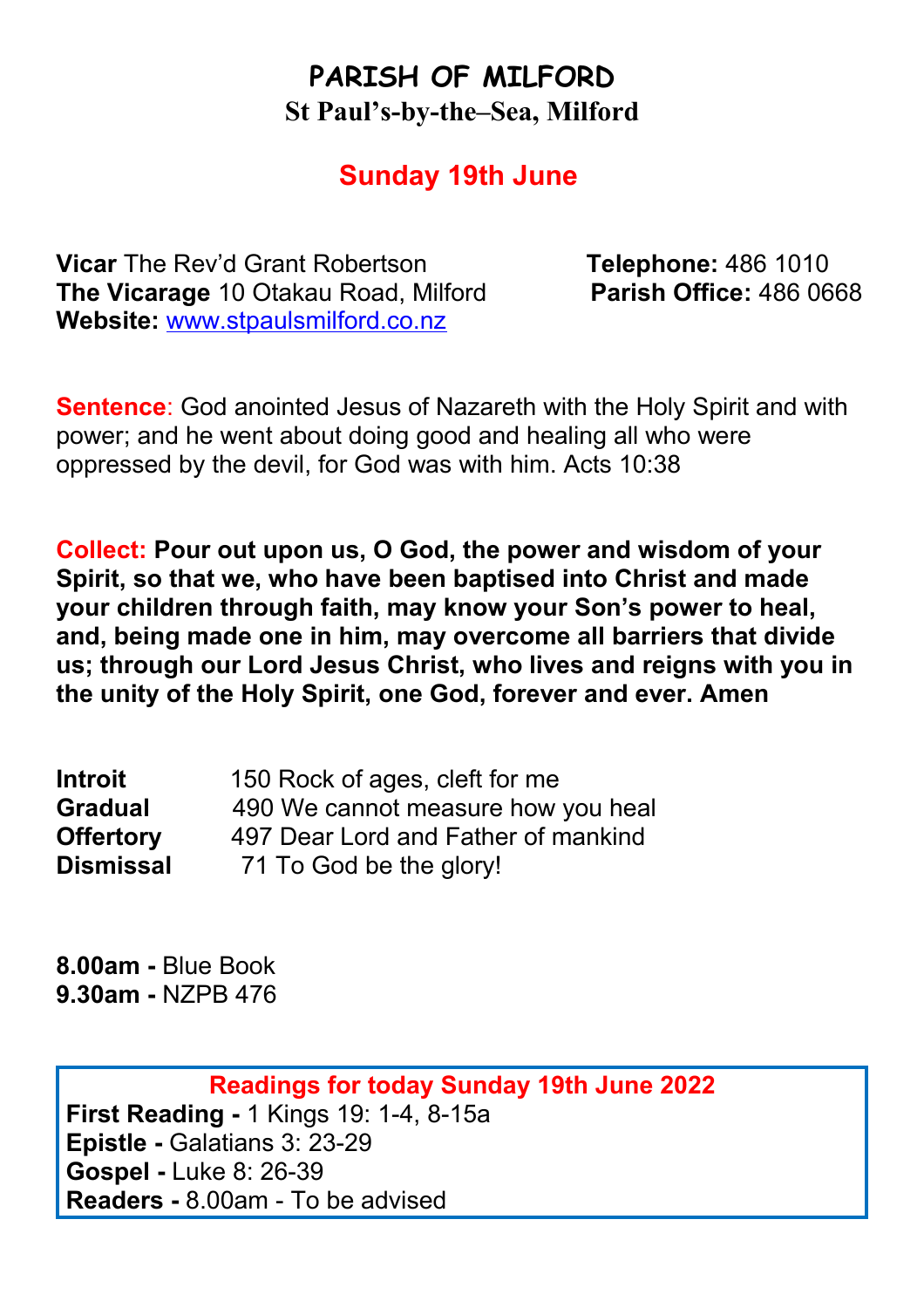**Readers -** 9.30am - Marion and Joy

## **1 Kings 19: 1-4, 8-15a**

Ahab told Jezebel all that Elijah had done and how he had killed all the prophets with the sword. Then Jezebel sent a messenger to Elijah, saying, "So may the gods do to me and more also, if I do not make your life like the life of one of them by this time tomorrow." Then he was afraid; he got up and fled for his life and came to Beer-sheba, which belongs to Judah; he left his servant there. But he himself went a day's journey into the wilderness and came and sat down under a solitary broom tree. He asked that he might die, "It is enough; now, O LORD, take away my life, for I am no better than my ancestors."

He got up and ate and drank; then he went in the strength of that food forty days and forty nights to Horeb the mount of God. At that place he came to a cave and spent the night there. Then the word of the LORD came to him, saying, "What are you doing here, Elijah?" He answered, "I have been very zealous for the LORD, the God of hosts, for the Israelites have forsaken your covenant, thrown down your altars, and killed your prophets with the sword. I alone am left, and they are seeking my life, to take it away." He said, "Go out and stand on the mountain before the LORD, for the LORD is about to pass by." Now there was a great wind, so strong that it was splitting mountains and breaking rocks in pieces before the LORD, but the LORD was not in the wind, and after the wind an earthquake, but the LORD was not in the earthquake, and after the earthquake a fire, but the LORD was not in the fire, and after the fire a sound of sheer silence. When Elijah heard it, he wrapped his face in his mantle and went out and stood at the entrance of the cave. Then there came a voice to him that said, "What are you doing here, Elijah?" He answered, "I have been very zealous for the LORD, the God of hosts, for the Israelites have forsaken your covenant, thrown down your altars, and killed your prophets with the sword. I alone am left, and they are seeking my life, to take it away." Then the LORD said to him, "Go, return on your way to the wilderness of Damascus.

## **Galatians 3: 23-29**

Now before faith came, we were imprisoned and guarded under the law until faith would be revealed. Therefore the law was our disciplinarian until Christ came, so that we might be reckoned as righteous by faith. But now that faith has come, we are no longer subject to a disciplinarian, for in Christ Jesus you are all children of God through faith. As many of you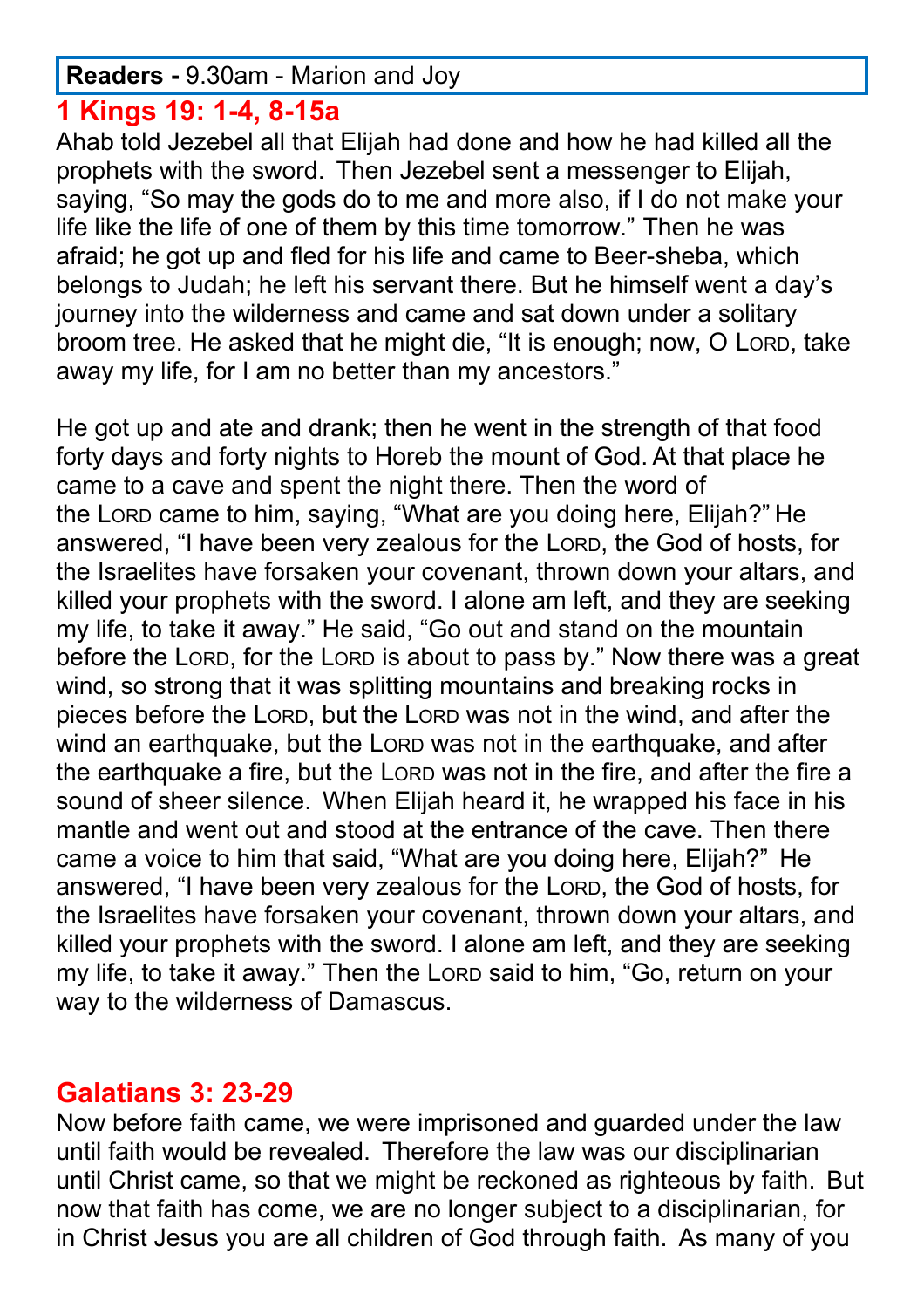as were baptized into Christ have clothed yourselves with Christ. There is no longer Jew or Greek; there is no longer slave or free; there is no longer male and female, for all of you are one in Christ Jesus. And if you belong to Christ, then you are Abraham's offspring, heirs according to the promise.

### **Luke 8: 26-39**

Then they arrived at the region of the Gerasenes, which is opposite Galilee.As he stepped out on shore, a man from the city who had demons met him. For a long time he had not worn any clothes, and he did not live in a house but in the tombs. When he saw Jesus, he cried out and fell down before him, shouting, "What have you to do with me, Jesus, Son of the Most High God? I beg you, do not torment me," for Jesus had commanded the unclean spirit to come out of the man. (For many times it had seized him; he was kept under guard and bound with chains and shackles, but he would break the bonds and be driven by the demon into the wilds.) Jesus then asked him, "What is your name?" He said, "Legion," for many demons had entered him. They begged him not to order them to go back into the abyss.

Now there on the hillside a large herd of swine was feeding, and the demons begged Jesus to let them enter these. So he gave them permission. Then the demons came out of the man and entered the swine, and the herd stampeded down the steep bank into the lake and was drowned. When the swineherds saw what had happened, they ran off and told it in the city and in the country. Then people came out to see what had happened, and when they came to Jesus, they found the man from whom the demons had gone sitting at the feet of Jesus, clothed and in his right mind. And they became frightened. Those who had seen it told them how the one who had been possessed by demons had been healed. Then the whole throng of people of the surrounding region of the Gerasenes asked Jesus to leave them, for they were seized with great fear. So he got into the boat and returned. The man from whom the demons had gone out begged that he might be with him, but Jesus sent him away, saying, "Return to your home, and declare how much God has done for you." So he went away, proclaiming throughout the city how much Jesus had done for him.